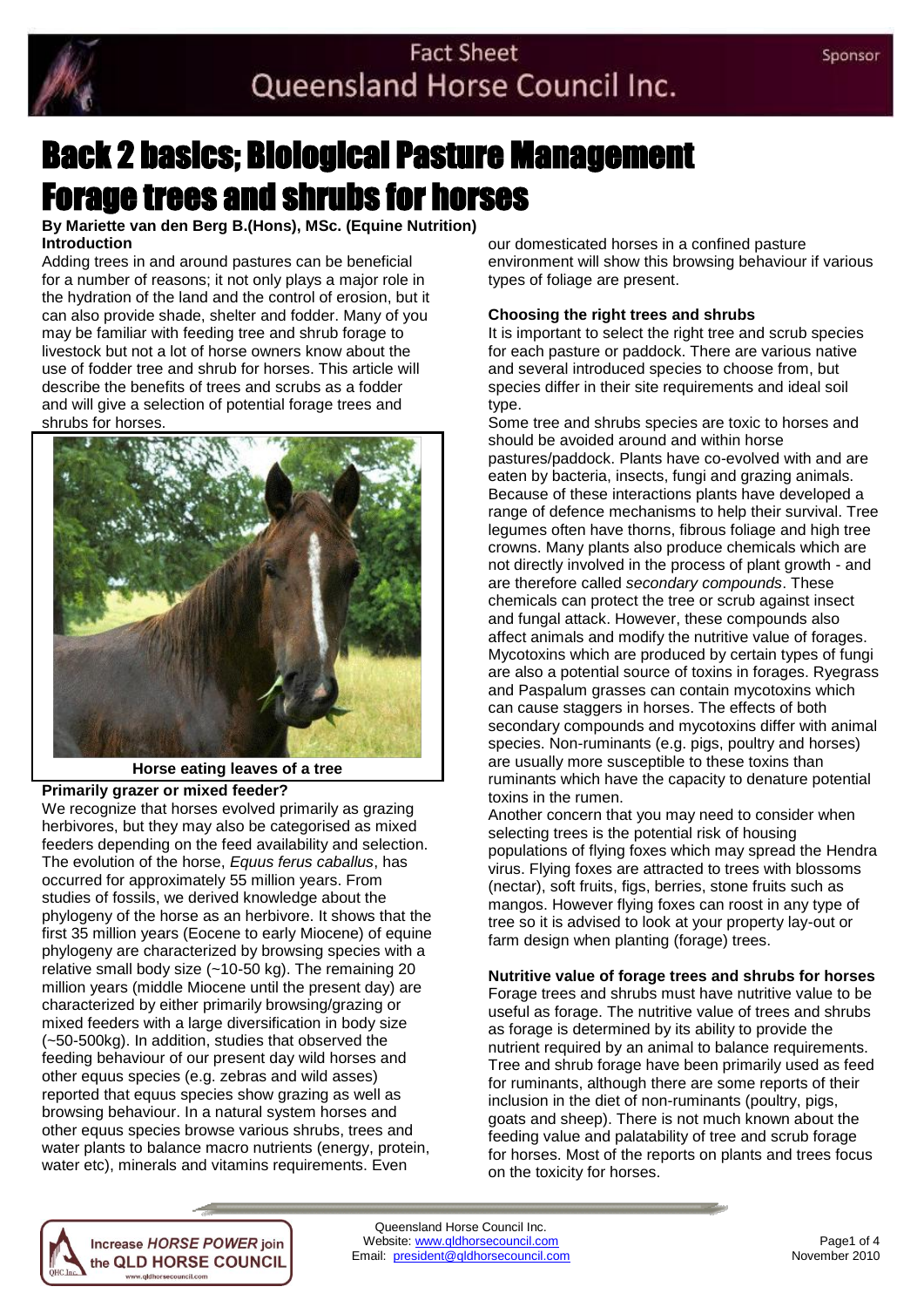When selecting forage trees and shrubs you must take into account that you may find limited information about the use of trees and shrubs for horses, moreover there are many contradictions in the literature regarding the acceptability of fodder from trees and shrubs.

This may be explained by the following aspects:

- Acceptability can change during the year. Animals may select only young leaves. With maturing of the leave the secondary compounds may increase and animals may not like the taste of the leaves anymore.
- In some cases it may take some time for animals to accept a new feed, but once accustomed they may consume it readily.
- Preference for one feed over another does not mean that they will not eat it when it is the choice is limited.
- Within a single species, differences can exist between varieties, individual trees and even between parts of the same tree. Acceptability can be influenced by climate and soil conditions.
- There is limited information about the nutritive value, palatability and toxicity of various parts of plants for horses.

#### **Benefits and selection of forage trees and shrubs for horses**

Trees and shrubs can potentially supplement the quantity and quality of pastures for grazing horses and reduce feeding cost of roughage. They can function as a substitute when there is seasonal shortage or risk of drought. Tree fodder systems also deliver additional benefits such as shelter, soil conservation, rough timber and habitat.

There are various trees and shrubs reported that can be browsed by horses with no obvious clinical signs of toxicity. However, there is limited information about the use of trees and shrub fodder as a feed source for horses. More research is necessary to determine the nutritive value, palatability and if applicable toxicity levels (amount that can be safely fed) of various potential fodder trees and shrubs for horses.

The leaves, stems, pods and fruits of trees and shrubs can be used as a *supplement* to their other feed. Tree and shrub fodder as a sole diet is not suitable for horses. Moreover, like with many other feed products, gradually introduce you horse to the fodder and don't over feed. It is recognized that horses may browse the following tree/shrub species (selection of native and introduced species).

**Saltbush** *(Atriplex spp.)* is a halophytic ('salt tolerant') shrub and has a long-term survival on moderately saline and waterlogged soils. It is drought tolerant and can be used as a fodder with other feeds. A number of Atriplex species are native to Australia. Old Man saltbush (*Atriplex Nummularia*), River saltbush (*Atriplex Amnicola*), Wavy-leaf saltbush (*Atriplex undulate*;

> Increase HORSE POWER join the QLD HORSE COUNCIL www.qldhorsecouncil.com

introduced from Argentina) and Quailbush (*Atriplex lentiformis*) show the best results in environmental tolerance (salinity, drought, frost, water logging and flooding), palatability and recovery after grazing. Most of the research that studied the nutritive values of saltbush species for animals is focussed on ruminants especially sheep. Saltbush spp contain oxalates and nitrates which may cause poisoning when consumed in high levels by cattle and sheep. Ruminants tend to prefer it more than horses, but it is observed that if saltbush is present in the pastures, horses may browse the shrubs. Particular the leaves of the Old man saltbush can be used as a fodder. There are companies that sell dried leaves as a fodder to horse owners.



**Old Man Saltbush (***Atriplex Nummularia***)**

**Bitter pea** (*Daviesia spp.)–* are several native shrubs that belong to Fabacea (pea) family. They can be found in most states. The fruits have a pleasant bitter flavour and various animals are fond of them. It is reported that livestock and horses prefer the leaves and young twigs of two kinds of species; Clustered bitter pea (*Daviesia corymbosa)* and Hop bitter pea (*Daviesia latifolia).*



**Hop bitter pea (***Daviesia latifolia***)**

Queensland Horse Council Inc. Website: www.qldhorsecouncil.com Page2 of 4<br>mail: president@gldhorsecouncil.com Page2 of 4 Email: president@qldhorsecouncil.com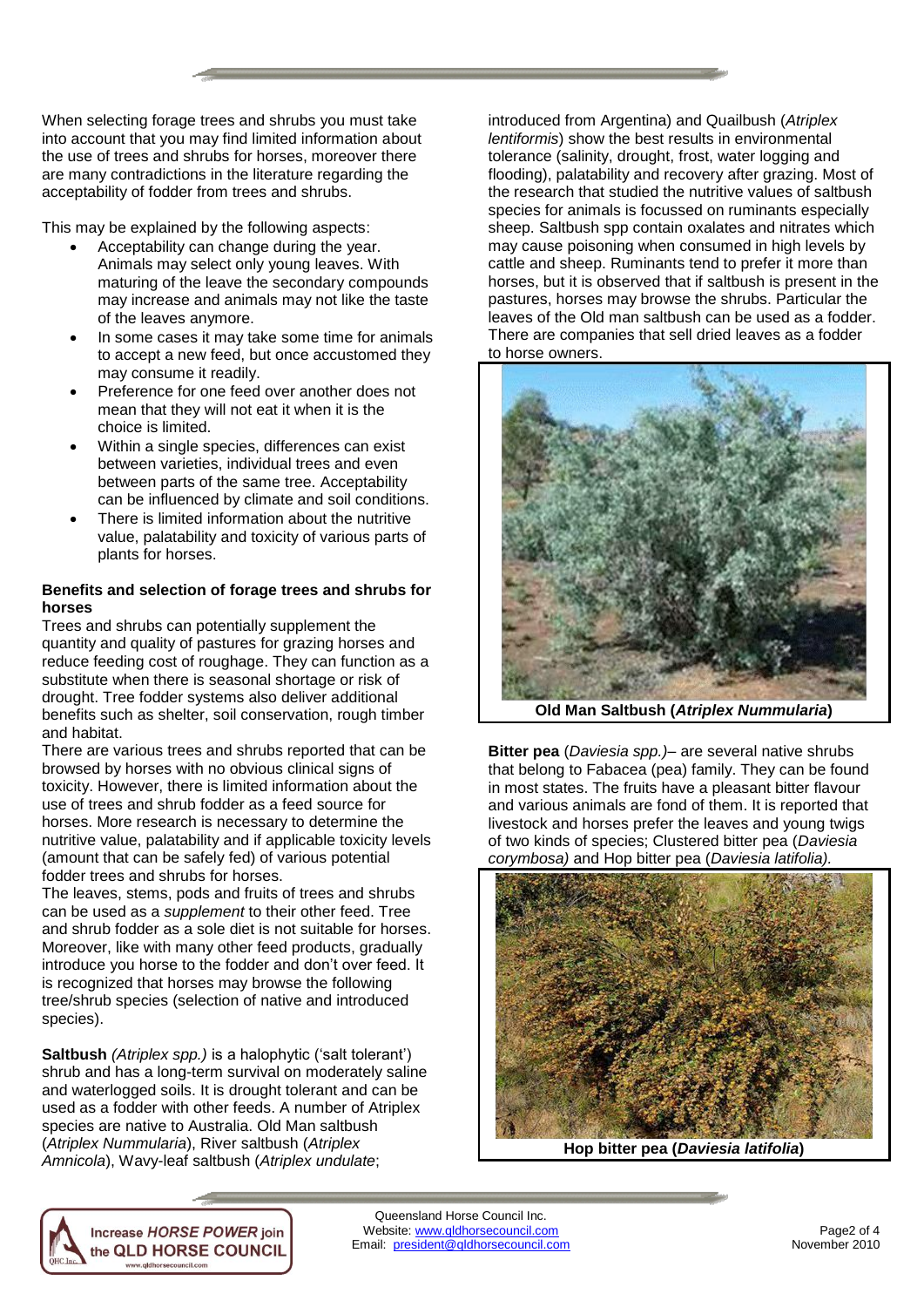**Dogwood** *(Jacksonia scoparia)* is a native pea-flowered shrub or small tree that reaches about 4 m high. It belongs to the Fabacea (pea) family and is found in south east of Queensland and eastern New South Wales. Dogwood can be used as a drought fodder and is reported to be relished by cattle and horses.



**Dogwood (***Jacksonia scoparia***)**

**Tagasaste** (*Chamaecytisus palmensis*) or Tree Lucerne is a small spreading evergreen tree that grows to a height and crown diameter of about 5 m. It is a member of the Fabaceae (pea) family and is indigenous to the Canary Islands (Spain). Tagasaste has been grown in Australia, New Zealand and many other countries as fodder crop. The trees can have long 5 drooping or upright, leafy branches. The white flowers develop into flattened pods about 5 cm long which can contain about 10 seeds. The nutritive value of leaves is similar to that of lucerne (*Medicago sativa*). The crude protein content can vary from 18% to 25% for tips and 8% for stems. Leaves are high in vitamin A and reported as highly palatable. However, animals take a little time to get used to it as a feed. There seems to be no reports of tagasaste containing compounds toxic to animals. Levels of tannins are low. The trees are extremely drought tolerant, fast growing and frost tolerant. Limitations are that they will not tolerate poor drainage or water logging. Tagasaste can become an invasive and over grow bushland if it is allowed to set seed.



**Tagasaste (***Chamaecytisus palmensis***)**

**Carob tree** *(Ceratonia siliqua)* or St John's Bread is a small to medium sized long-lived evergreen tree with dense foliage that grows up to 10 m tall. It is also a member of the Fabaceae (pea) family and is native to the Mediterranean region. The plants are cultivated for its edible seed pods. The trees develop dark brown flattened pods (fruit) about 10-30 cm long and about 2.5 cm wide. The pods contain pulp that has a sweet, chocolate taste and a number of bean-like seeds. Carob has a long history as a source of food, mainly for humans, but it is well recognised in parts of the world as a source of fodder for animals (goats, cattle, donkeys, horses). The pods of the carob, not the leaves, are consumed. The pods provide 5% crude protein, 70% carbohydrates and 3% crude fat. Because the pods are high in carbohydrates don't overfeed your horse, especially those horses that are sensitive to developing laminitis. Carob trees are drought and salt tolerant and tolerate any soil except heavy clay.



**Carob tree pods & seeds**

Increase HORSE POWER join the QLD HORSE COUNCIL www.qldhorsecouncil.com